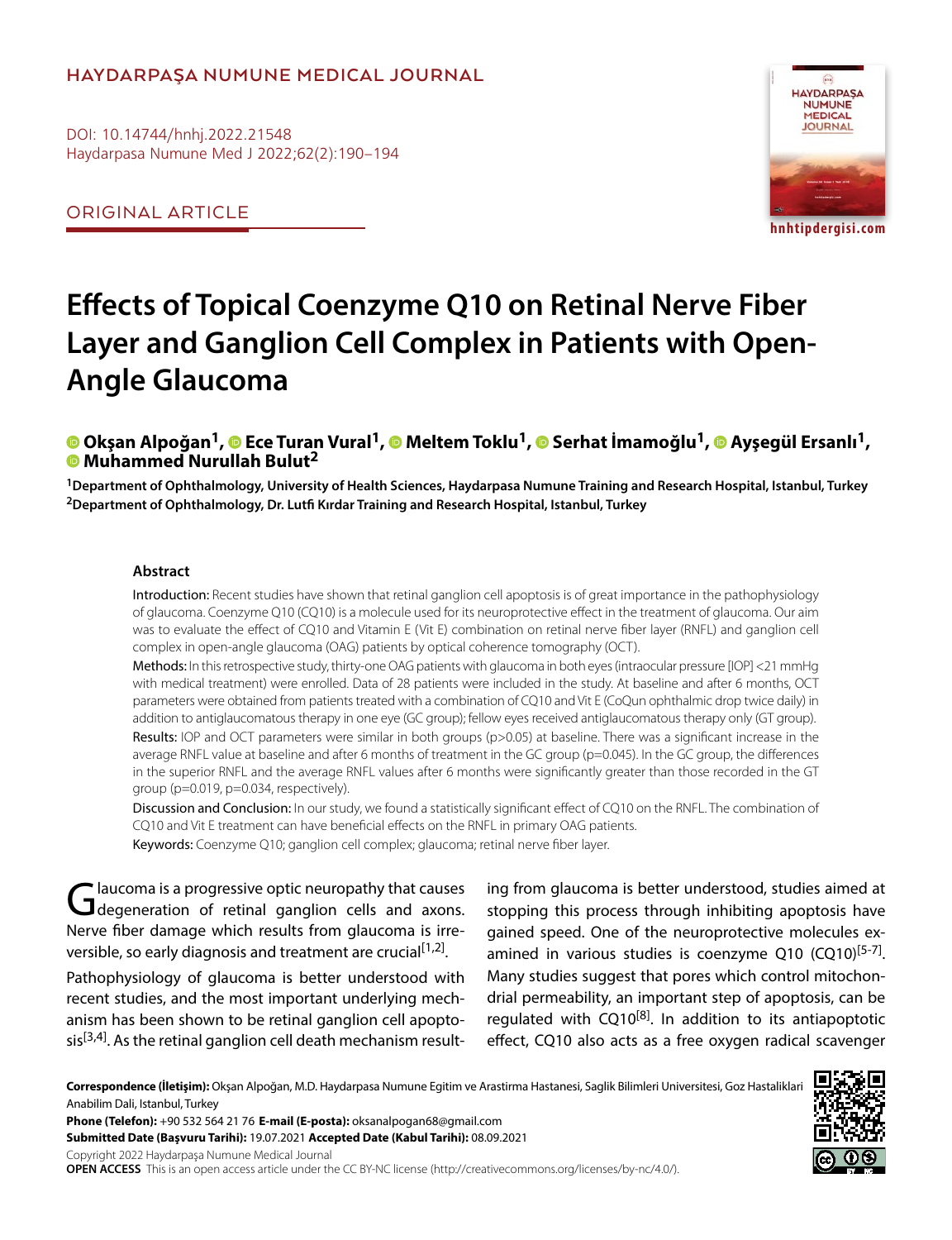and displays antioxidant properties by normalizing toxic glutamate levels in the environment, especially in case of ischemia and re-perfusion<sup>[9]</sup>.

It has also been shown that the quantitative data of peripapillary retinal nerve fiber layer (RNFL) and ganglion cell complex (GCC) obtained by optical coherence tomography (OCT) are reliable in glaucoma diagnosis and progression<sup>[10-13]</sup>.

In our study, we aimed to evaluate the effect of topical CQ10 and Vitamin E (Vit E) combination (100 ml of physiological solution, CQ10 100 mg, Vit E 500 mg; Coqun, Visufarma, Rome, Italy) on RNFL and GCC in patients with openangle glaucoma (OAG) by OCT.

#### **Materials and Methods**

The following study was carried out in accordance with the tenets of the Helsinki declaration and was approved by the Research Protocol and Ethics Committee of Haydarpasa Numune Training and Research Hospital (HNEAH-KAEK 2016/ KK/49). All participants gave informed consent. The design of the study was retrospective and based on the analysis of cases and controls.

OAG patients were selected on the basis of the following inclusion criteria: Refractive errors not >±3 diopters as spherical equivalent; best-corrected visual acuity between 0.7 and 1.0; intraocular pressure (IOP) <21 mmHg with medical treatment; Humphrey Field Analysis 24/2 MD >-8 dB; corrected pattern SD (CPSD) <+6 Db; fixation losses, falsepositive rate, and false-negative rate of each <20%. Exclusion criteria were as follows: narrow or closed-angle on gonioscopic examination; previous history of eye surgery (except for uncomplicated cataract surgery); posterior segment pathologies (disc anomaly, macular pathology, reti-

nal vascular diseases, etc.); pathologies that may impair the transparency of the environment (cataract, corneal pathology, etc.); secondary glaucoma (inflammation, trauma, and conditions that cause IOP elevation due to lens).

The files of thirty-one patients who were followed up at the glaucoma clinic, whose IOPs were under control with antiglaucomatous medications, but who used Coqun due to glaucoma progression in one eye were examined retrospectively. Progression of glaucoma was determined as a decrease of >5 µm/year in average RNFL thickness and/or >-1.5dB/year in the mean defect in the visual field. Three of the patients were excluded from the study due to incomplete follow-up. Data of 28 patients were included in the study. Patients used Coqun drops in one eye twice daily. Eyes that received Coqun as an addition to the antiglaucomatous drugs constituted the study group (GC) whereas the other eyes that received only antiglaucomatous drugs constituted the control group (GT). Ophthalmologic examinations and OCT parameters of the patients at the beginning of the study and at  $6<sup>th</sup>$  month were evaluated.

All ophthalmological examinations including visual acuity, slit-lamb anterior and posterior segment examination, measurement of IOP with Goldmann applanation tonometry, and fundus examination were performed on all patients who were included in the study. RNFL and GCC thickness were measured in all cases with RTVue-100 (Optovue, Inc., Fremont, CA) OCT device.

RNFL thickness was measured using 13 concentric ring scans 1.3–4.9 mm in diameter (587–965 different axial scans per ring) centered on the optic disc (Fig. 1a). The GCC was measured using the scan protocol "GCC." The Average (Avg), superior (Sup), inferior (Inf) RNFL, and GCC measurements were evaluated (Fig. 1b).



**Figure 2. (a)** Measuring RNFL thickness using 13 concentric ring scans 1.3 to 4.9 mm in diameter centered on the optic disc **(b)** Measuring GCC thickness using the scan protocol GCC.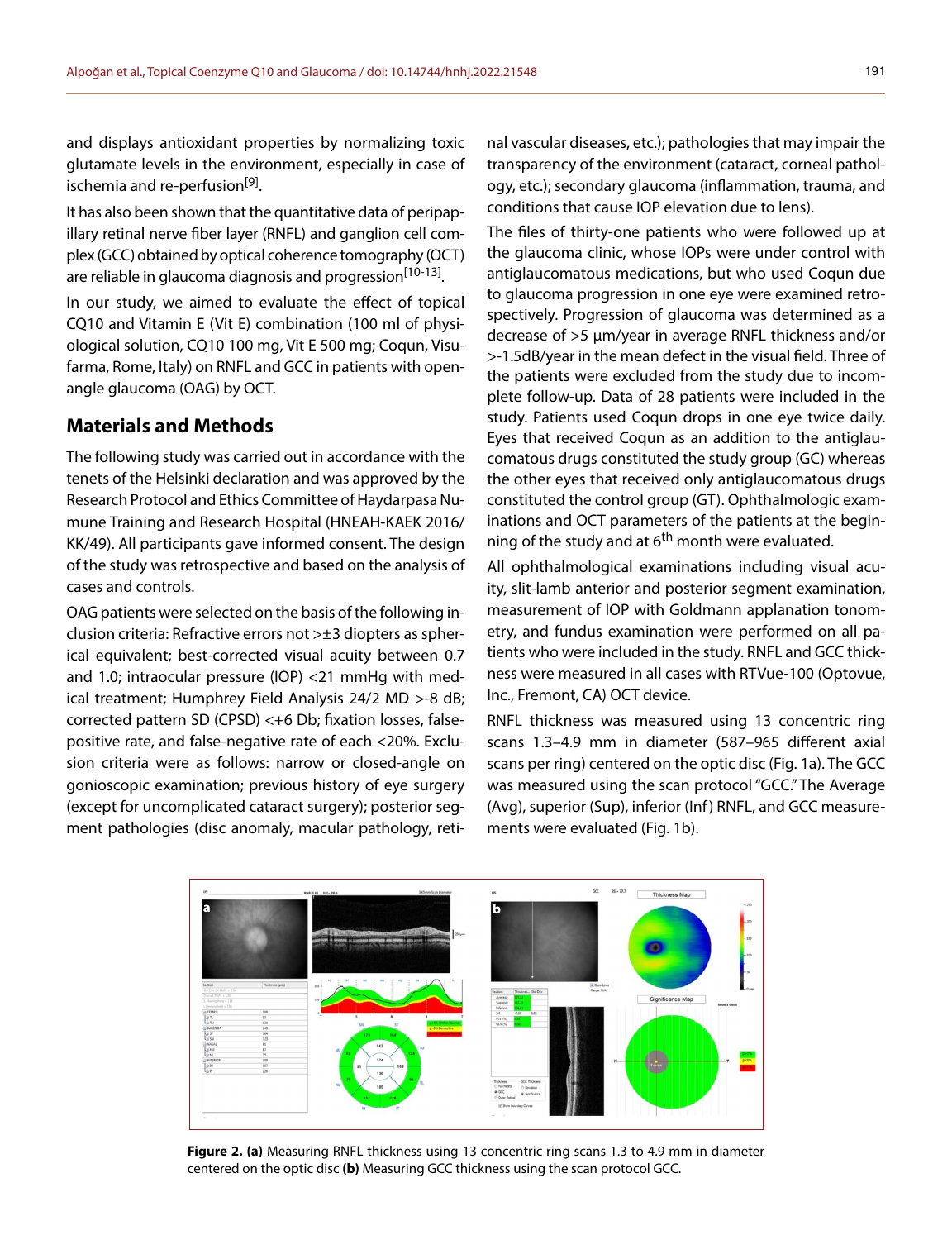#### **Statistical Analysis**

The results are expressed as mean±standard deviation. Statistical analysis was performed using SPSS version 10.0 (SPSS Inc., Chicago, Illinois, USA). The data were tested initially whether the distribution of variables was normal with the Kolmogorov–Smirnov test. As a result of this test, it was observed that the data did not have a normal distribution therefore Mann-Whitney *U* test was used to compare the groups in the first statistical study. The second study was performed for baseline and 6 months' binary comparisons of GC and GT groups. Since the distribution of the data was not normal, Wilcoxon test was used. The third study compared the difference between the 6th month and baseline values between the two groups with the Mann–Whitney U test. Statistical significance level was determined as p<0.05 in all three studies.

#### **Results**

Of the twenty-eight patients, 16 (57.14%) were female and 12 (42.85%) male. The mean age of the patients was 59.44±11.18 years. Twelve patients (42.85%) were using a single antiglaucomatous medication and all of these antiglaucomatous medications were prostaglandin analogs. Eight patients were using two (28.57%), six patients were using three (21.42%), and two (7.14%) patients were using four antiglaucomatous medications. Only eight (28.57%) patients were using brimonidine. All patients instilled the same antiglaucomatous drops to both eyes.

There was no difference between the two groups in terms of IOP baseline GC (mean 15.92±2.87 mmHg) and GT (mean  $15.83\pm3.14$  mmHg) (p=0.993). There was no significant difference in GC (p=0.372) and GT (p=0.70) between the baseline and 6th month comparisons of IOP. In Table 1, all parameters were similar in both GC and GT groups at baseline (p>0.05). In Table 2, there were no significant differences between mean values of the absolute values of Sup RNFL, Inf RNFL, Sup GCC, Inf GCC, Avg GCC at baseline and after 6 months of treatment in the GC and GT eyes (p>0.05). There was a significant increase in the Avg RNFL value at baseline and after 6 months of treatment in the GC group (p=0.045). Table 3 shows the differences between the 6th month and baseline values of all OCT parameters. Accordingly, there was a significant increase in the differences between the 6th month and baseline values of Sup RNFL and in the differences between the 6<sup>th</sup> month and baseline values of Avg RNFL in the GC group (p=0.019, p=0.034, respectively). Non-significant differences between mean GCC values were found at baseline and 6th months of treatment in GC and GT eyes (p>0.05).

| Table 1. Mean values of IOP, VFI, MD, RNFL, GCC at baseline in |
|----------------------------------------------------------------|
| eyes treated with coenzyme Q10 Plus Vitamin E (GC eyes) and in |
| non-treated eyes (GT eyes)                                     |

|                  | <b>GC</b> eyes<br>(Mean±SD) | <b>GT</b> eyes<br>(Mean±SD) | р     |
|------------------|-----------------------------|-----------------------------|-------|
| IOP (mmHg)       | $15.79 \pm 2.76$            | 15.68±2.95                  | 0.993 |
| VFI (%)          | 95.96±4.01                  | $95.62 + 4.45$              | 0.675 |
| $MD$ ( $dB$ )    | $-3.59 \pm 1.88$            | $-3.07 \pm 1.68$            | 0.448 |
| $RNLF(\mu m)$    |                             |                             |       |
| Sup              | $94.50 \pm 16.29$           | $99.00 \pm 12.22$           | 0.276 |
| Inf              | 94.14+14.26                 | $99.11 \pm 14.05$           | 0.272 |
| Avg              | 94.28±13.92                 | 99.00±11.56                 | 0.184 |
| $GCC$ ( $\mu$ m) |                             |                             |       |
| Sup              | $89.56 \pm 9.51$            | $91.78 + 8.11$              | 0.589 |
| Inf              | $90.60 + 9.84$              | $92.97 + 7.18$              | 0.394 |
| Avg              | $90.08 + 9.12$              | $92.61 \pm 7.15$            | 0.451 |

IOP: Intraocular pressure; VFI: Visual field index; MD: Mean defect; RNFL: Retinal nerve fiber layer; GCC: Ganglion cell complex; Sup: Superior; Inf: Inferior; Avg: Average; Mann–Whitney U test; p<0.05 is statistically significant.

| <b>Table 2.</b> Mean values of RNFL and GCC at baseline and 6th months |
|------------------------------------------------------------------------|
| in eyes treated with Coenzyme Q10 Plus Vitamin E (GC eyes) and in      |
| non-treated eyes (GT eyes)                                             |

|                  | <b>Baseline</b><br>(Mean± SD) | 6 months<br>(Mean± SD) | р        |
|------------------|-------------------------------|------------------------|----------|
| RNFL (µm)        |                               |                        |          |
| Sup              |                               |                        |          |
| $GC (n=28)$      | $94.50 \pm 16.29$             | $99.42 + 16.15$        | 0.077    |
| $GT(n=27)$       | 99.00±12.22                   | $97.40 \pm 12.82$      | 0.063    |
| Inf              |                               |                        |          |
| $GC(n=28)$       | 94.14±14.26                   | 94.92±14.12            | 0.566    |
| $GT(n=27)$       | 99.11±14.05                   | 99.96±12.99            | 0.76     |
| Avg              |                               |                        |          |
| $GC (n=28)$      | 94.28±13.92                   | $95.71 \pm 14.01$      | $0.045*$ |
| $GT(n=27)$       | 99.00±11.56                   | 98.74±12.07            | 0.266    |
| $GCC$ ( $\mu$ m) |                               |                        |          |
| Sup              |                               |                        |          |
| $GC(n=28)$       | 89.56±9.51                    | $89.47 + 8.85$         | 0.946    |
| $GT(n=28)$       | 91.78±8.11                    | $91.15 \pm 7.35$       | 0.21     |
| Inf              |                               |                        |          |
| $GC (n=28)$      | $90.60 + 9.84$                | $90.81 + 9.73$         | 0.873    |
| $GT(n=28)$       | $92.97 + 7.18$                | $92.77 + 6.53$         | 0.539    |
| Avg              |                               |                        |          |
| $GC (n=28)$      | $90.08 + 9.12$                | $90.16 \pm 8.80$       | 0.82     |
| $GT(n=28)$       | $92.61 \pm 7.15$              | $91.95 \pm 6.61$       | 0.133    |
|                  |                               |                        |          |

RNFL: Retinal nerve fiber layer; GCC: Ganglion cell complex; Sup: Superior; Inf: İnferior; Avg: Average; SD: Standard deviation; Wilcoxon test; \*p<0.05.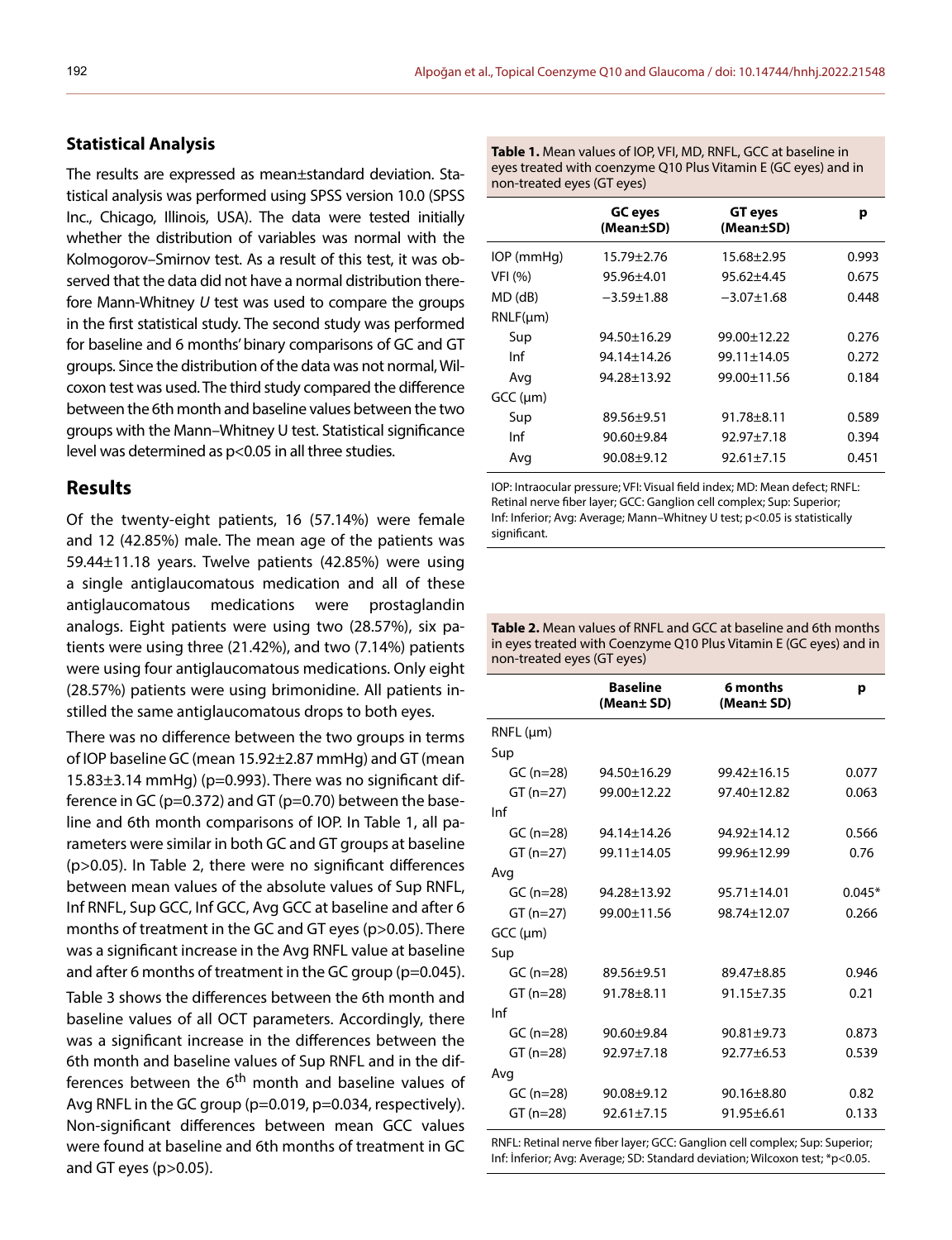**Table 3.** p-values of the individual differences (6th month minus baseline) in RNFL and GCC thickness observed in eyes treated with Coenzyme Q10 Plus Vitamin E (GC eyes) and in non-treated eyes (GT eyes)

| Thickness (µm) | 6 <sup>th</sup> month-<br><b>Baseline</b> | 6 <sup>th</sup> month-<br><b>Baseline</b> | р        |
|----------------|-------------------------------------------|-------------------------------------------|----------|
|                | <b>GC</b> eyes                            | <b>GC</b> eyes                            |          |
|                | <b>Mean</b> ±SD                           | <b>Mean</b> ±SD                           |          |
| Sup RNFL       | $1.92 + 5.36$                             | $-1.7 + 4.83$                             | $0.019*$ |
| Inf RNFI       | $0.78 + 5.19$                             | $0.03 + 5.78$                             | 0.839    |
| Avg RNFL       | $1.42 \pm 3.6$                            | $-0.74\pm3.3$                             | $0.034*$ |
| Sup GCC        | $-0.09\pm2.73$                            | $-0.64 + 2.84$                            | 0.342    |
| Inf GCC        | $0.21 + 2.75$                             | $-0.21 \pm 2.42$                          | 0.617    |
| Avg GCC        | $0.07 + 2.37$                             | $-0.67 + 2.09$                            | 0.176    |

RNFL: Retinal nerve fiber layer; GCC: Ganglion cell complex; Sup: Superior; Inf: Inferior; Avg: Average; SD: Standard deviation; Mann–Whitney U test;  $*p<0.05$ .

### **Discussion**

In the present study, we aimed at evaluating the effects of CQ10 on RNFL and GCC thicknesses. There was a significant increase in the Avg RNFL value after 6 months of treatment in the GC group in our study. In recent years, studies on glaucoma treatment have focused on neuroprotection. Oxidative stress and mitochondrial dysfunction are important steps in apoptosis in retinal ganglion cell death as a result of glaucoma<sup>[3,4]</sup>. CQ10 has come to the fore in the treatment of glaucoma as a neuroprotective agent with its antioxidant properties and supporting effect of mitochondrial electron transport<sup>[8]</sup>. In an animal study which created an experimental glaucoma model, topical CQ10 use has been shown to protect against apoptosis in all retinal layers<sup>[14]</sup>. Furthermore, in another recent study, it has been reported that the neuronprotective effect of topical CoQ10 and Vit E molecules may be effective in experimental glaucoma model<sup>[15]</sup>.

In our study, there was not a statistically significant difference between GC and GT in RNFL and GCC values at baseline. However, baseline median values of the GC group are less than those of the GT group. In addition, a statistically significant increase in Sup and Avg RNFL values after 6 months in the GC group suggests a possible anatomical improvement. There was no statistically significant increase in GCC values between baseline and 6 month values in GC and GT groups.

There are few human studies in the literature investigating the effectiveness of CQ10 in patients with glaucoma. In a study conducted by Parisi et al.,  $[16]$  in OAG patients, CQ10 and Vit E treatment were added to the patient group using topical beta-blockers; an increase in electroretinogram (ERG) and visual evoked potential (VEP) amplitudes has been observed. Electrophysiological improvement in glaucoma patients after topical CQ10 and Vit E treatment has been demonstrated with ERG and VEP responses, but no structural evaluation has been made after treatment.

CQ10 is available in combination with Vit E and it is applied topically. Vit E improves bioavailability of CoQ. It has been shown in a study by Romana et al.<sup>[17]</sup> that topical application of CQ10 can reach sufficient vitreous levels in humans. In addition, Davis et al.<sup>[8]</sup> in an in vivo study on rats compared a group that received CQ10 and Vit E with a group that received only Vit E. They found that the number of apoptotic retinal ganglion cells were significantly lower in the group receiving CQ10 and Vit E.

In our study, patients with IOP under control with medical treatment, without any corneal pathology or maculopathy or cataract were included. Patients with vascular diseases that may disrupt optic disc blood supply and neurological diseases affecting optic nerve fiber thickness were not included in the study. The average age of the patients included in the study was 59.44±11.18 years. CoQ10 levels in the retina can decline with age.<sup>[18]</sup> Therefore, it is yet to be determined whether CQ10 would have the same effects in the older age group with OAG. Another limiting factor of our study is the difference in medical treatments for glaucoma in our patient group. In one study, Parisi et al.<sup>[16]</sup> investigated the effect of CQ10 in OAG patients where the entire patient group was using solely beta-blockers and found that CQ10 positive effects on VEP results. It is possible to contemplate that the number of medications used, the difference in the mechanism of action of these medications, and the severity of glaucoma damage can affect the neuroprotective effect of CQ10.

Contrary to other studies, we believe that the fellow eyes used as the control group eyes who receive the same antiglaucomatous treatment with the study group eyes and have the same glaucomatous damage will provide a more accurate assessment of the effect of CQ10. A comprehensive study showed that the use of topical CQ10 does not affect plasma levels and remains solely in the vitreous body and that the treatment applied to one eye of the same patient does not cause neuroprotective effects in the other eye<sup>[17]</sup>.